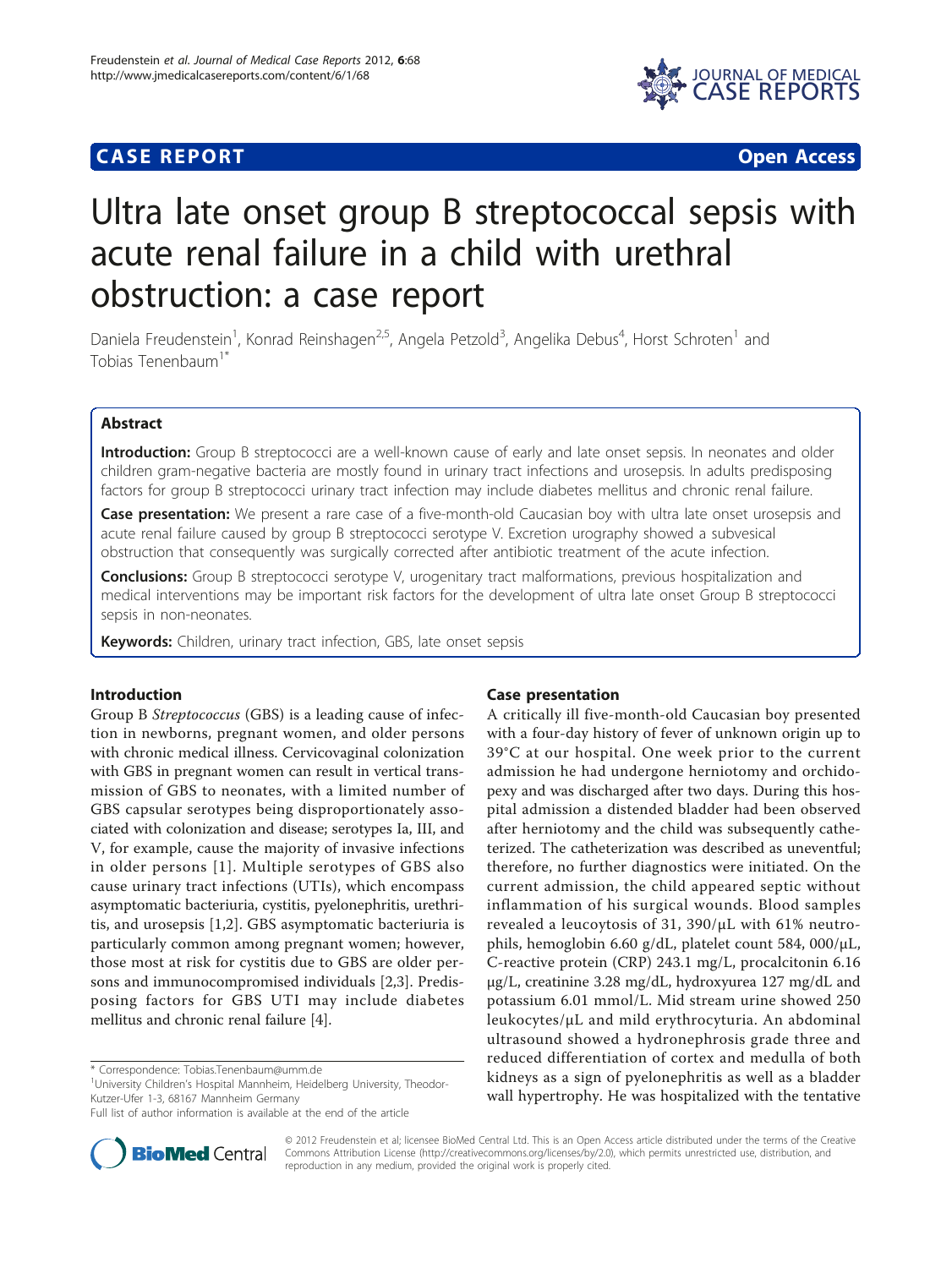diagnosis of urosepsis accompanied by acute renal failure. Microbiologic testing revealed GBS and Enterococcus faecalis, both in the blood culture and in the urine. Further serological testing identified GBS serotype V. Antibiotic therapy with ampicillin and ceftriaxone was given for 14 days intravenously. Since transurethral catheterization failed a suprapubic bladder catheter was implanted to relieve hydronephrosis and infusion therapy was mantained. Due to severe anemia, a red blood cell transfusion was also performed. During the further clinical course blood and urine values normalized. Excretion urography revealed a subvesical obstruction (Figure 1) and subsequently he underwent a surgical correction.

# **Discussion**

GBS infections in children have diverse clinical characteristics in patients with different ages at disease onset [[5,6\]](#page-2-0). While early-onset GBS sepsis is a well known cause of neonatal sepsis and meningitis, little information is available on GBS disease in children older than three months. Risk factors for sepsis caused by GBS in neonates are prematurity and preterm rupture of membranes. In non-newborns, babies with cardiovascular or urogenital abnormalities, vascular disease, neurological or immune deficiency are also prone to GBS infections [[5,6](#page-2-0)]. Here, we report on a five-month-old baby with an





ultra-late onset urosepsis caused by GBS serotype V. In the literature, urinary tract infection and acute tonsillitis have rarely been described to be the clinical manifestation of GBS infection in children older than three months of age in Taiwan [[7\]](#page-2-0). Most cases of early and late onset sepsis including meningitis caused by GBS were caused by serotype III, followed by serotype Ia. Serotype V, which was isolated in our patient, was ranked third (6% of total isolates) in children with late onset sepsis [\[8](#page-2-0)]. In adults, serotype V has been demonstrated to be the most common GBS serotype in urinary tract infections [[3\]](#page-2-0). Of note, a recent epidemiological study demonstrated a major impact of premature birth on ultra-late GBS meningitis in young babies [[9\]](#page-2-0). Children presenting with ultra-late onset sepsis, may be susceptible to GBS infection due to an underlying condition such as urogenital malformations. Apart from the colonization of the mothers, hospitalization and medical interventions may also be an important risk factor for the development of ultra-late onset sepsis [\[3](#page-2-0),[5,6](#page-2-0)]. In our case, the patient's mother tested GBS negative in a vaginal smear. Instead, iatrogenic GBS infection might have occurred after the recent hospitalization, where the child underwent herniotomy, orchidopexy, and bladder catheterization.

## Conclusions

GBS may be a more common uropathogen in children than previously recognized. GBS serotype V, urogenitary tract malformations, previous hospitalization and medical interventions may be important risk factors for the development of ultra-late onset GBS sepsis in non-neonates. Prompt institution of therapy with antibiotics active against GBS following sensitivity studies could prevent systemic septic complications in this group of frail patients. Clearly, further studies are required to characterize the impact on pathogenicity and virulence of GBS in children and the epidemiology of such microorganisms.

# Consent

Written informed consent was obtained from the patient's next-of-kin for publication of this case report and any accompanying images. A copy of the written consent is available for review by the Editor-in-Chief of this journal.

#### Author details

<sup>1</sup>University Children's Hospital Mannheim, Heidelberg University, Theodor-Kutzer-Ufer 1-3, 68167 Mannheim Germany. <sup>2</sup>Department of Pediatric Surgery, University Hospital Mannheim, Heidelberg University, Germany. <sup>3</sup>Institute for Medical Microbiology and Hygiene, Medical Faculty Mannheim, Heidelberg University, Germany. <sup>4</sup>Department of Clinical Radiology and Nuclear Medicine, Medical Faculty Mannheim, Heidelberg University, Germany. <sup>5</sup>Department of Pediatric Surgery, University Hospital Hamburg-Eppendorf, Hamburg, Germany.